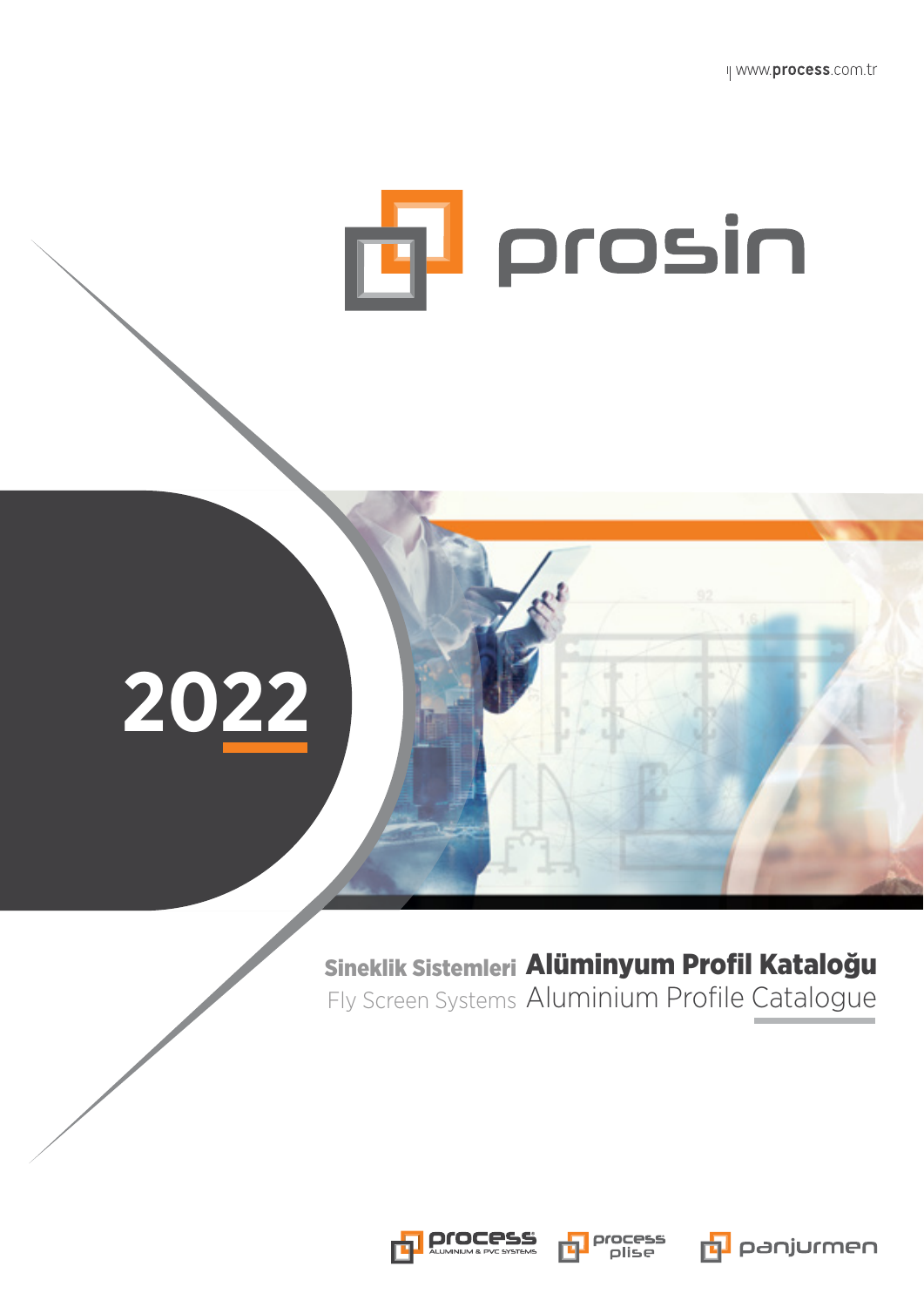# ALÜMİNYUM PROFİL GRUBU Aluminium Profile Group



















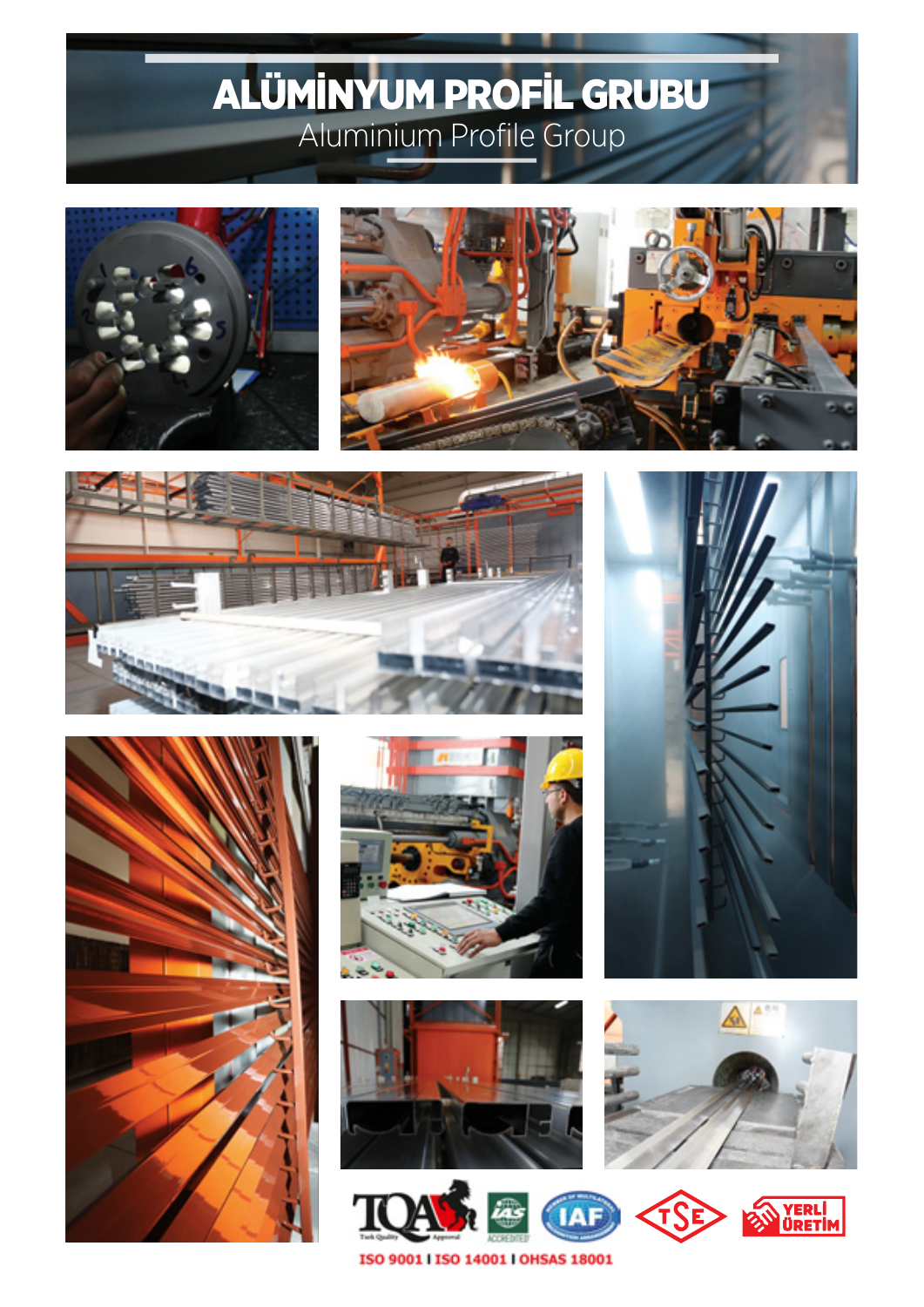

## Slim Seri Plise Sineklik / Slim Series Plait Fly Screen



#### Star Seri Plise Sineklik / Star Series Plait Fly Screen



#### Gold Seri Plise Sineklik / Gold Series Plait Fly Screen

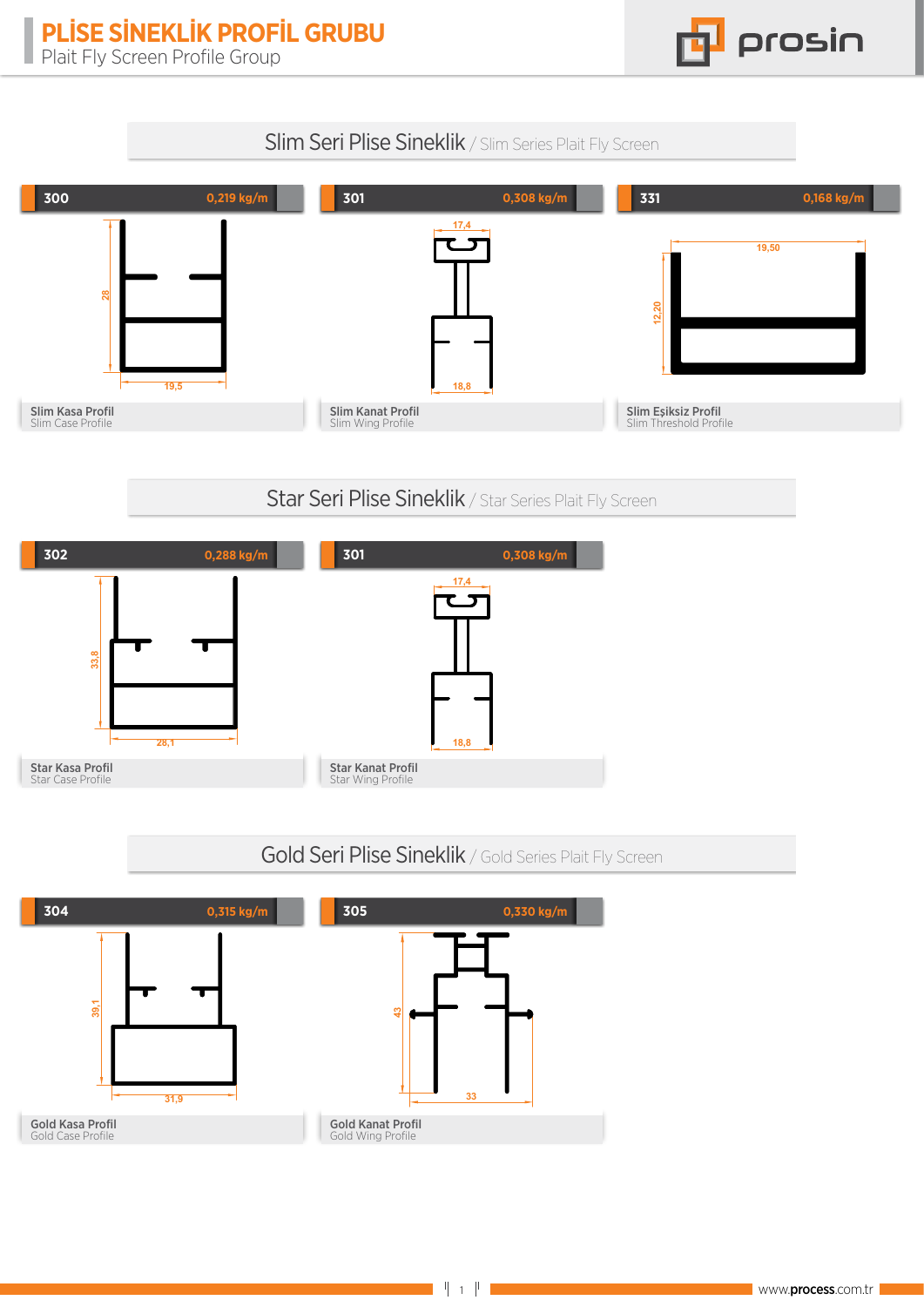

### Junior Seri Plise Sineklik / Junior Series Plait Fly Screen

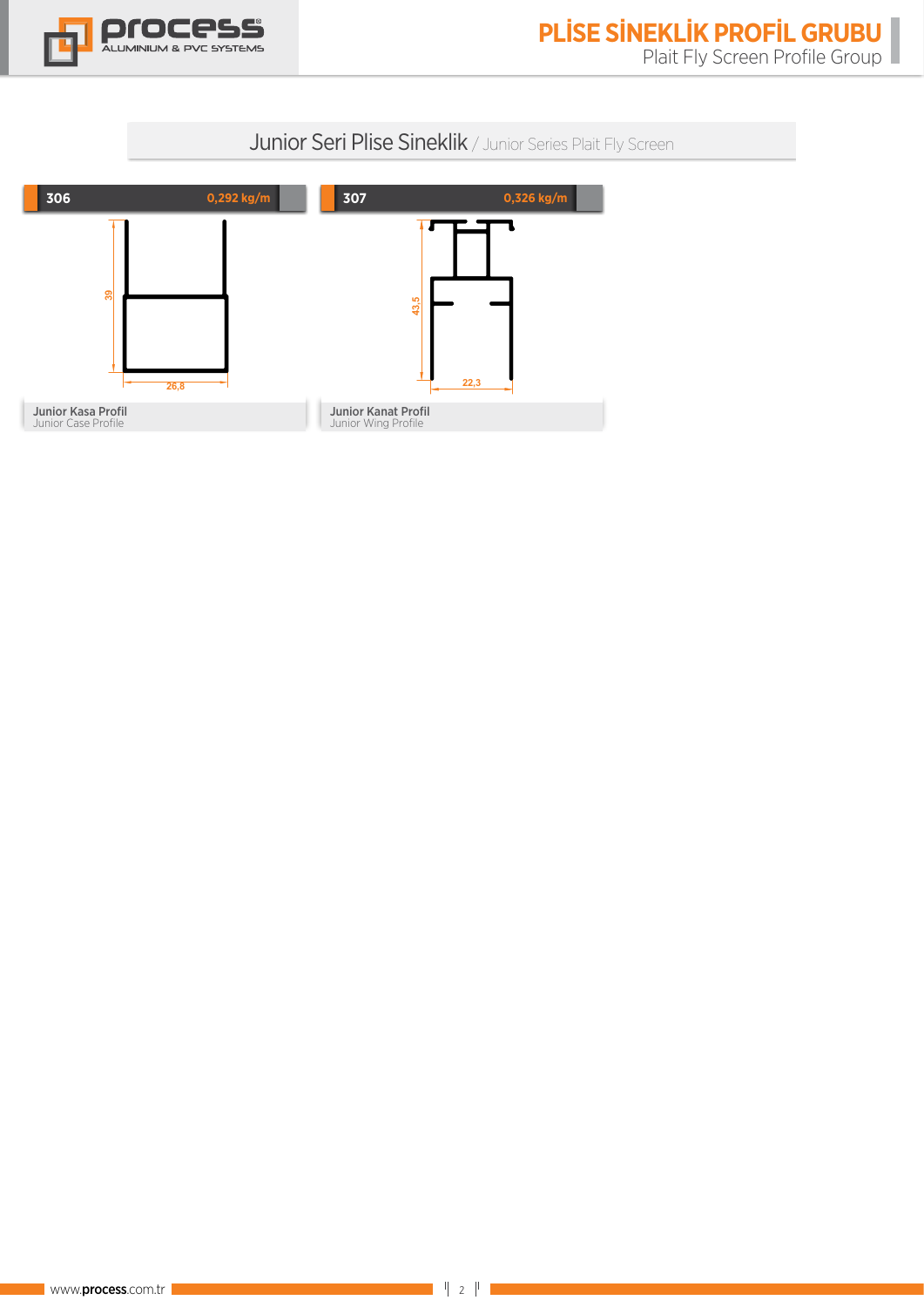

#### Aykim Seri Sineklik / Aykim Series Fly Screen



## Platin Seri Sineklik / Platin Series Fly Screen

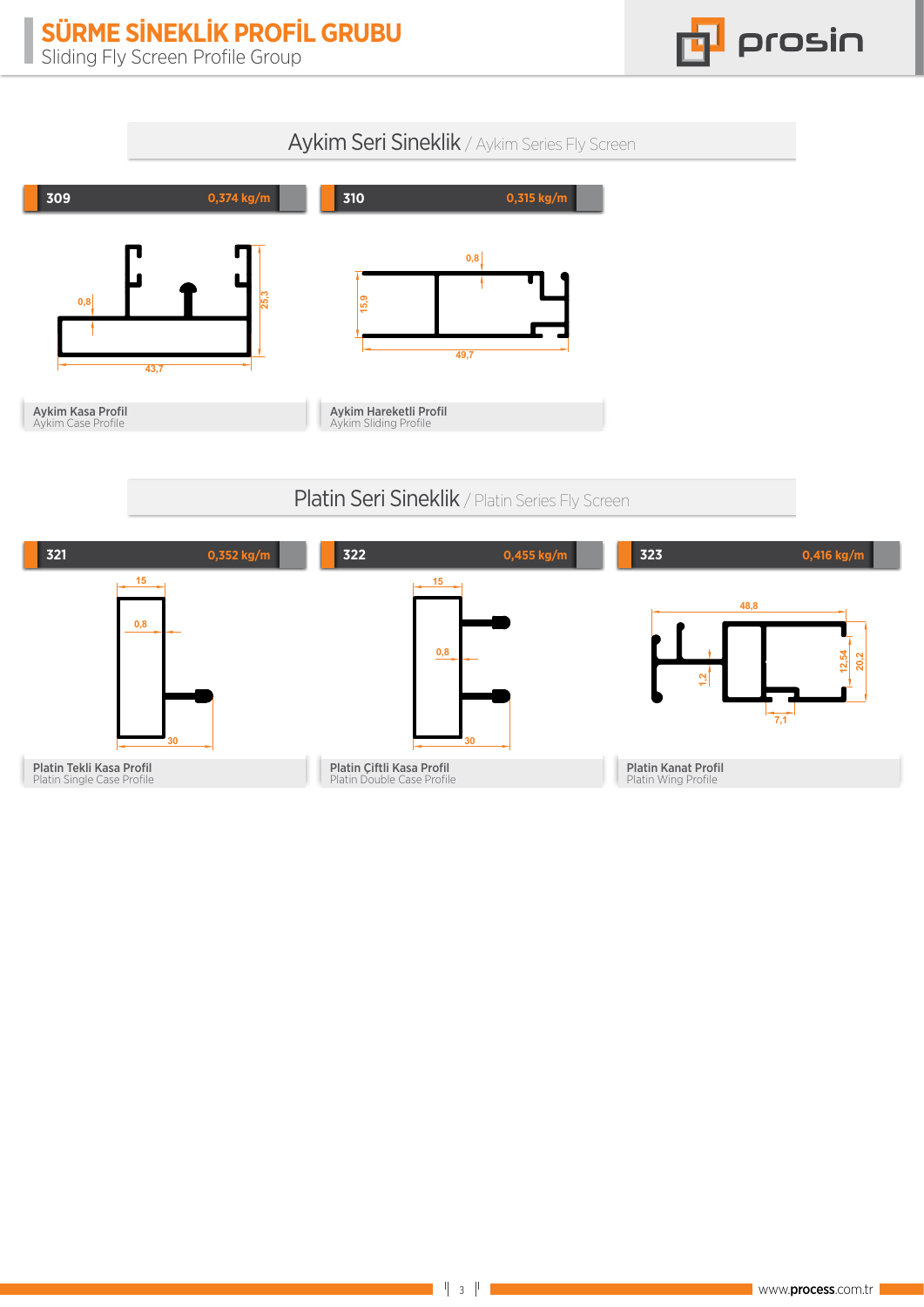

# **STORE SİNEKLİK PROFİL GRUBU**

Store Fly Screen Profile Group

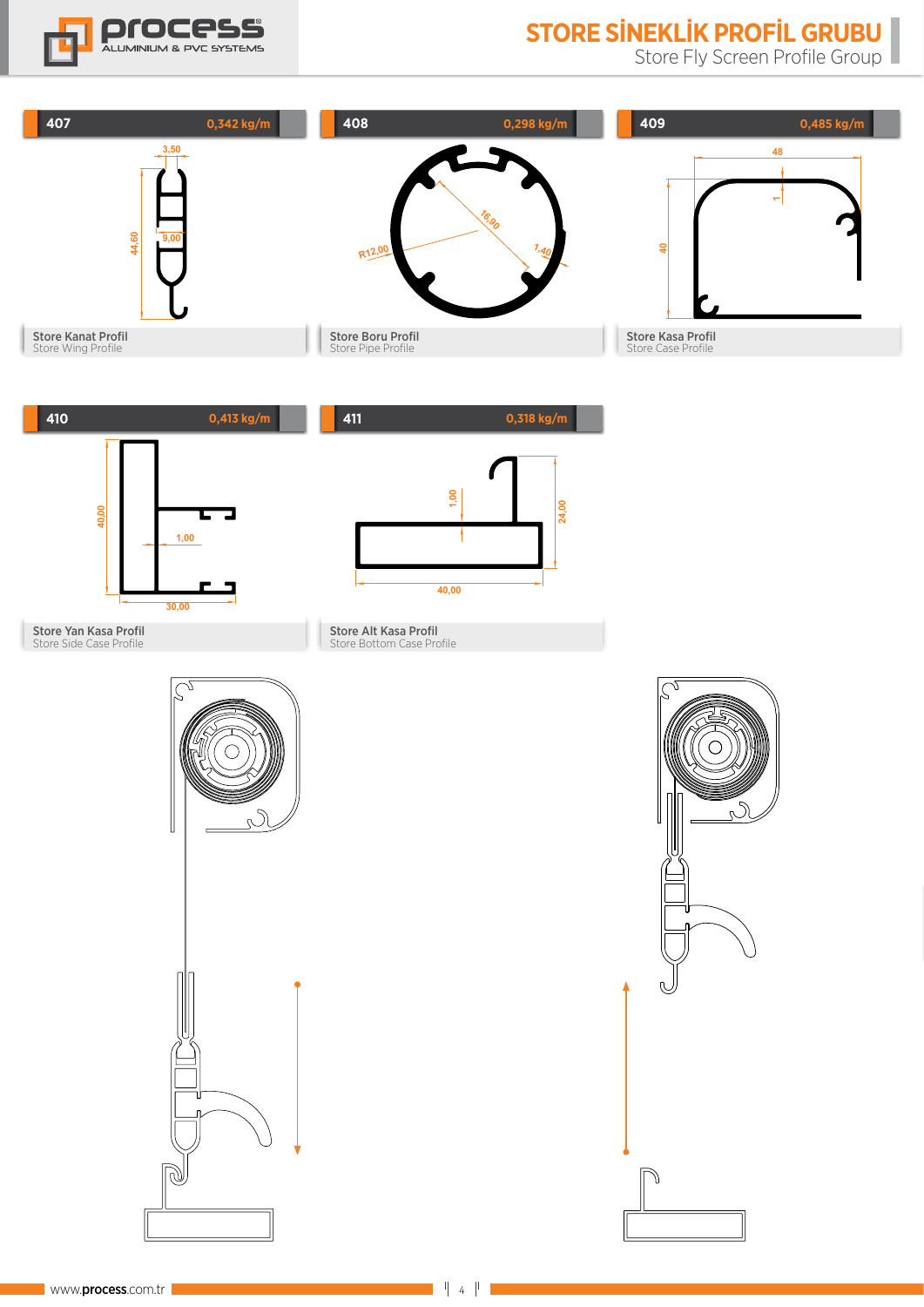prosin

**İçten Montajlı Plise Sineklik** / Internal Mounted Pleated Fly Screen



İçten Montajlı Sabit Sineklik / Internal Mounted Fixed Fly Screen



# **DÜZ SİNEKLİK PROFİL GRUBU**

**Flat Fly Screen Profile Group**